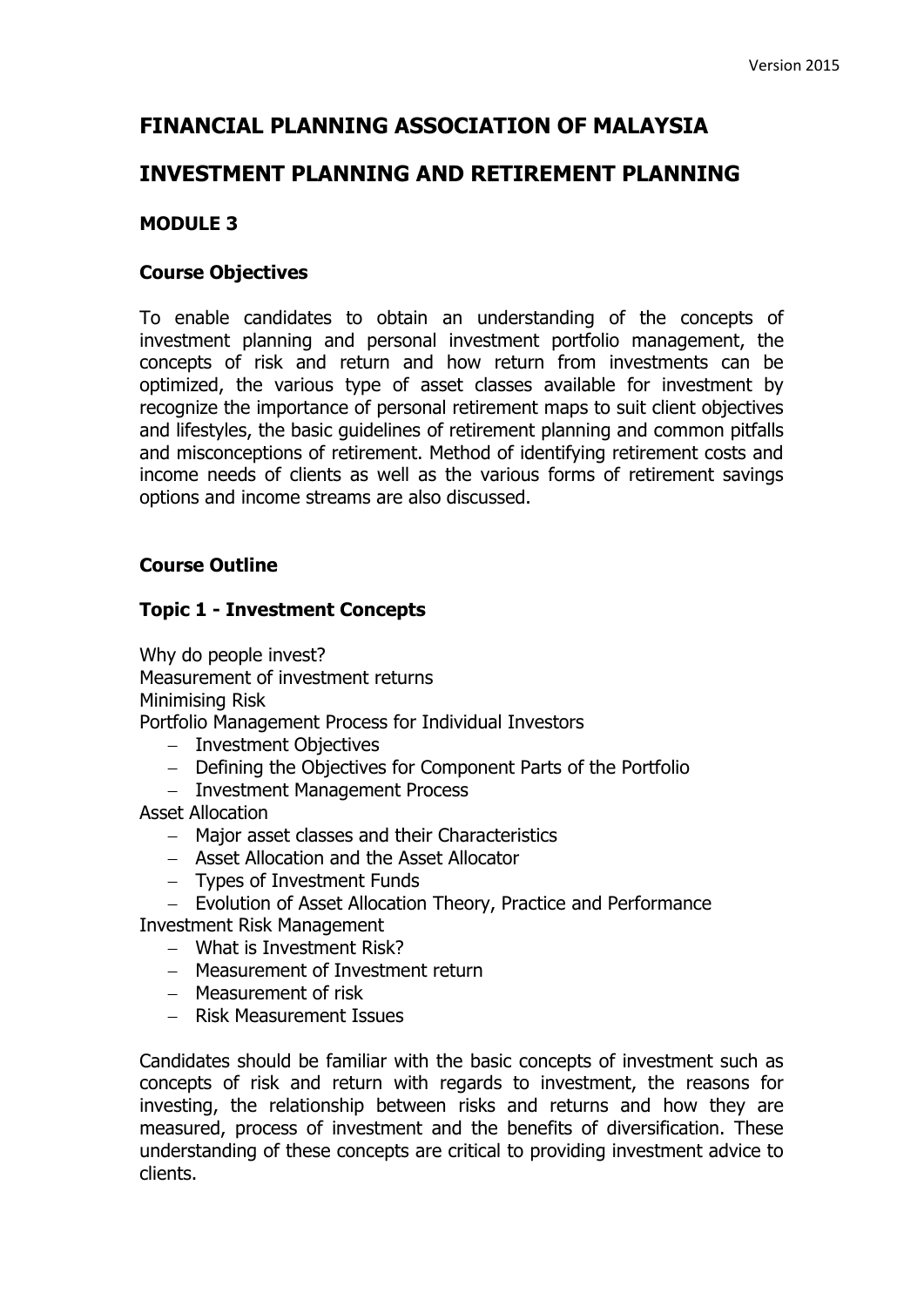#### **Topic 2: Concepts of Portfolio Theory and Performance Measures**

- Introduction to Portfolio Theory
- Risk Aversion and Utility
- Markowitz Portfolio Theory
- Capital Asset Pricing Model
- Arbitrage Pricing Theory
- Market Efficiency
- Evaluation of Investment Performance Time-weighted and moneyweighted return, risk-adjusted ratios

Candidates should be able to understand, describe and explain in a formal way the interactions between investments and the risk-reducing properties of portfolios. This topic explains the concepts of Markowitz Portfolio Theory, Capital Asset Pricing Model, Arbitrage Pricing Theory and Market Efficiency, their practical applications and the problems associated with them.

## **Topic 3 - Equity Market**

- Introduction to equity markets
- Overview of Malaysia Capital Market
- Regulatory Structure of Malaysia Capital Market
- Roles of Securities Commission and Bursa Malaysia
- Types of equities
	- Ordinary shares
	- $-$  Preference shares
	- Depository receipts
	- Warrants or Transferable Subscription Rights (TSRs)
- Classification of equities for Investment Purposes
- Valuation of equities
	- Fundamental Analysis and Technical Analysis
	- Discounting cash flow methods– dividend growth approaches and free cash flow approaches
	- Relative valuation methods price earnings ratio, price book value ratio, price sales ratio, dividend yield
	- Book value methods net tangible assets, replacement cost, liquidation methods
- Impact of corporate exercises such as rights issues, bonus issues and dividend payout on share price

Candidates should be able to describe how the equity market works, the type of equity instruments available to investors, the factors that affects the price of equity instrument s and the methods that can be applied to value shares and other equity instruments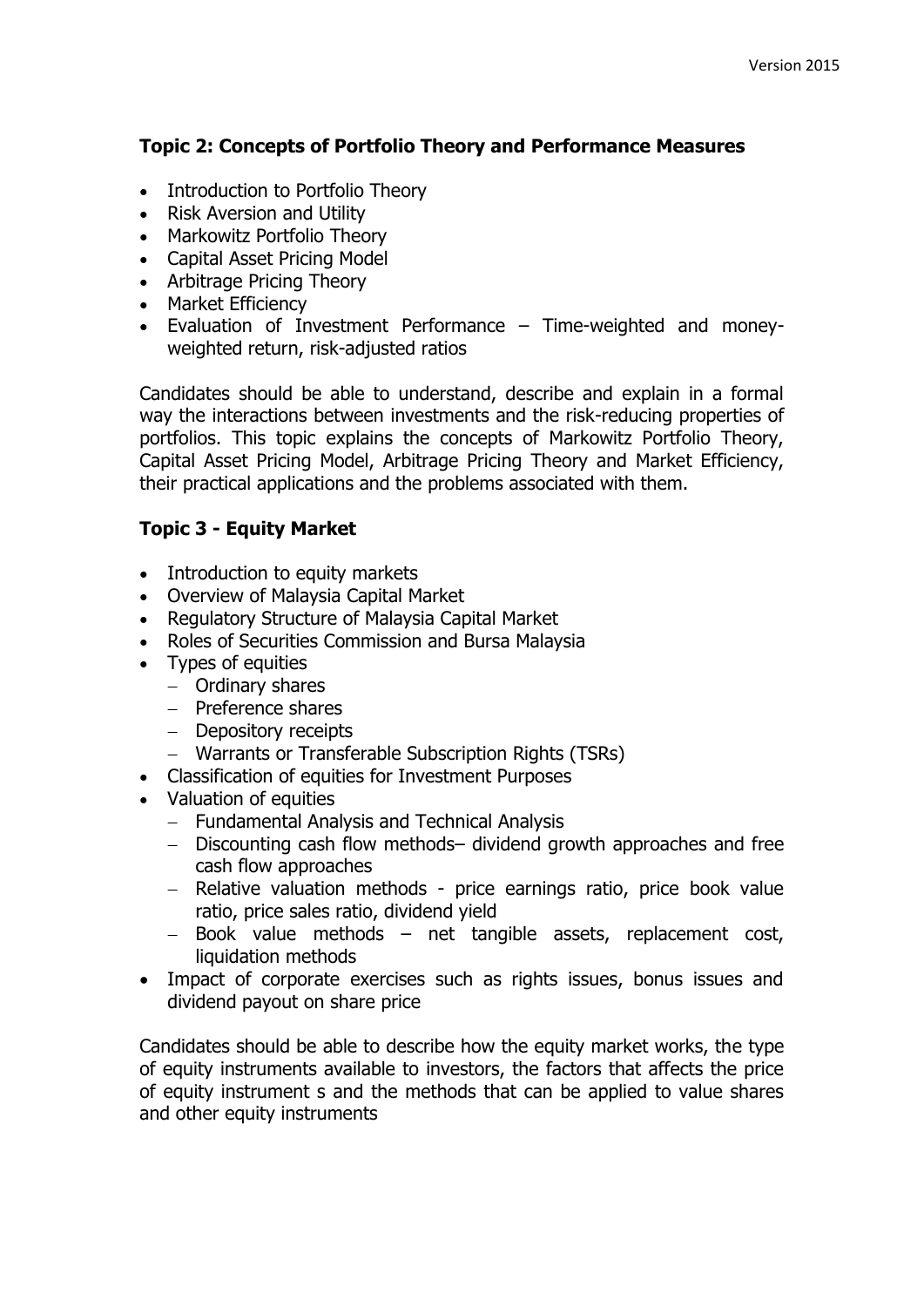#### **Topic 4: Investment in Debt Securities**

- Introduction on debt securities
	- Definition of debt securities
	- $-$  Background of the debt markets
	- Importance of debt securities in relation to capital raising and investments
- Types of fixed income securities in Malaysia straight bonds, floating rate bonds, zero coupon bonds, callable/putable bonds, convertible bonds, perpetual bonds
- Characteristics of bonds
	- $-$  Par values/face values and bond proceeds
	- $-$  Term to maturity
	- Coupon rate and calculation
	- Trustee and trust deed
	- Yield (yield to maturity, yield-to-call, realised, nominal, current)
- Considerations when investing in bond
	- $-$  Credit rating
	- Maturity
	- Yield
	- Call or conversion
	- Tax
- Risk of investing in bonds
	- Factors affecting interest rates
	- $-$  Supply and demand
	- Economic factors
	- Government and central bank policies
	- $-$  Market expectation and psychology
	- International political events
- Bond price sensitivity
	- Duration measures
	- Modified duration and approximation of price volatility
	- $-$  Convexity and its effect

Candidates are required to have a satisfactory understanding of the fundamental features and benefits of debt securities, how debt securities value are determined, the factors that affects the value of the debt securities and its volatility and be able to describe the various types of risk associated with investing in debt securities.

#### **Topic 5: Derivatives and Structured Products**

- Derivatives
	- What are derivatives?
	- Uses of Derivatives
	- Types of Derivatives
	- $-$  The derivatives markets
	- Using derivatives in managing investment risk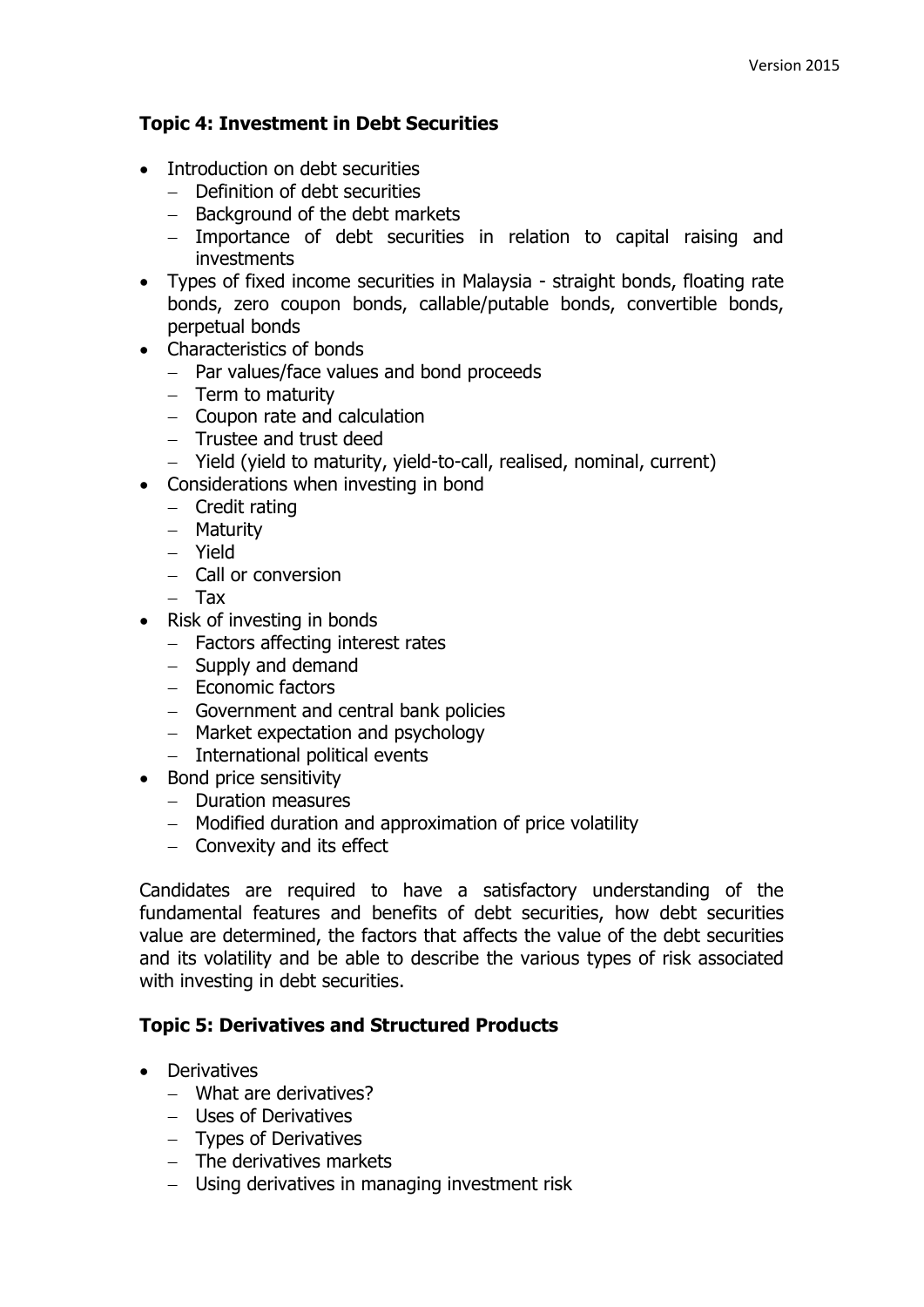- Options
	- Definition and Concept of Options
	- Trading of Options
	- Option Payoffs
	- Option Strategies
	- Option Valuation
	- Options in Portfolio Management
- Futures
	- Definition and Concept of Futures
	- $-$  The Futures Market
	- Application of futures
	- Futures pricing Review
	- $-$  Risks associated with futures trading
	- Types of futures traded on the Malaysian Derivatives Exchange
		- Crude Palm Oil futures
		- **Equity Futures**
		- **Bond futures**
		- **Interest Rate Futures**
- Structured Investments
	- What are structured investments and why people invest in structured investment?
	- Types of structured products
	- Basic building blocks of a structured investment
	- Characteristics of structured products
		- **Principal repayment**
		- Pavoff structures
		- **Participation rate**
		- Pre-termination
	- $-$  Examples of underlying assets
	- Risks associated with structured investments

Candidates should have satisfactory knowledge of derivatives and structured products, its uses and the types of derivatives contracts and structured products available in Malaysia. Candidate should also understand the determinants of option pricing, the valuation of options and warrants as an embedded option. Candidates should also have an understanding of structured products and its features, risks and documentation and legal aspects.

## **Topic 6: Collective Investment Scheme and Unit Trusts**

- Regulation of the Unit Trust Industry in Malaysia
- Statistics on Unit Trust Funds in Malaysia
- Concepts of Unit Trusts, Structure of Unit Trusts
- Dollar Cost Averaging,
- Types of Unit Trusts
- Equity Funds
- Fixed Income Funds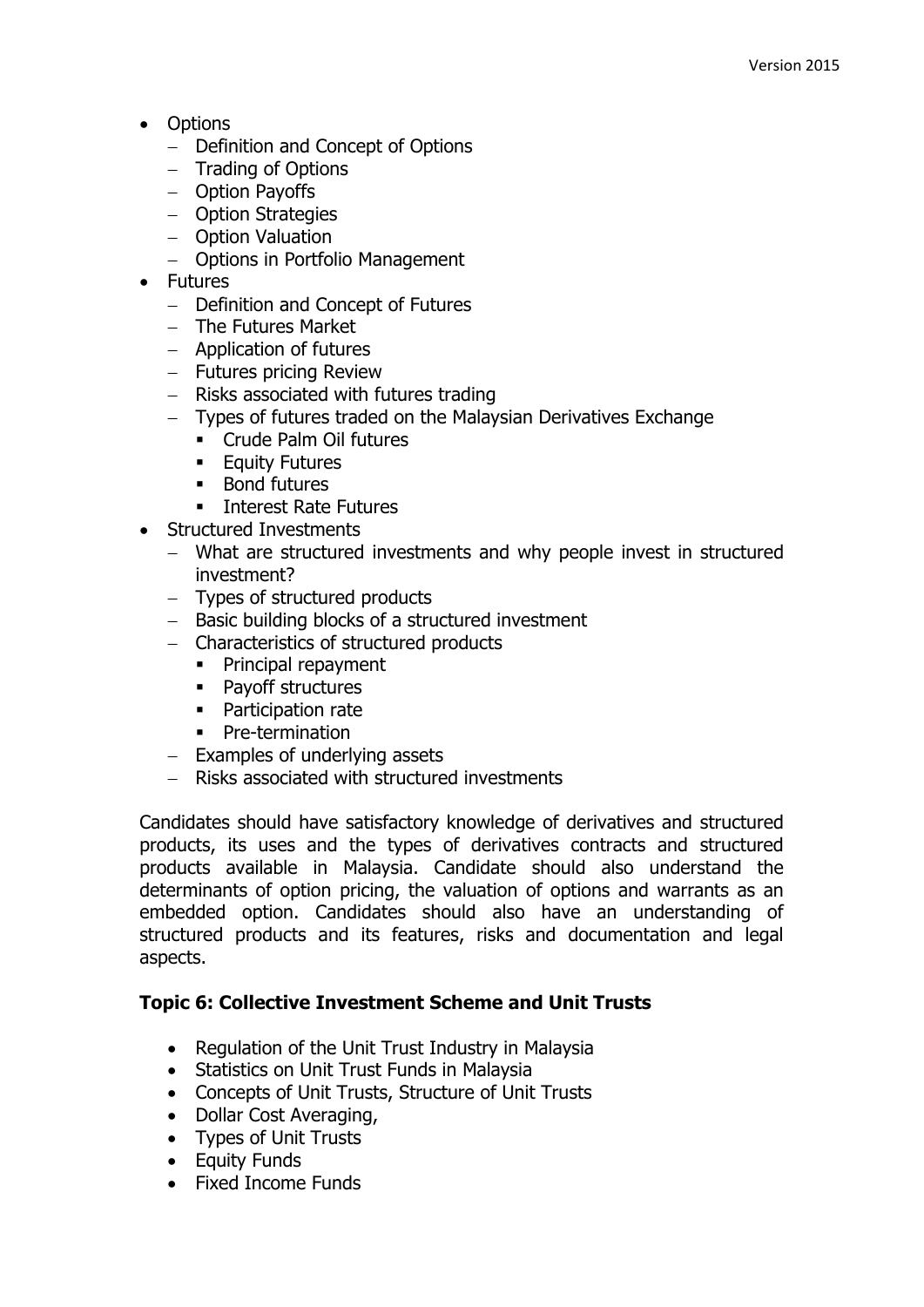- Money Market Funds
- Real Estate Investment Trusts (REITs)
- Exchange Traded Funds (ETF)
- Balanced Funds
- Syariah Funds
- Risk Classification, Benefits of Unit Trusts Investment
- Pricing and Costs of Unit Trusts Investment
- Performance Measurement (Evaluation)
- Sharpe Measure, Information Ratio, Trevnor Measure, Jensen Measure
- Risk Adjusted Performance (RAP) Measure
- Syariah Compliance Unit Trusts, Appointment of the Syariah Committee (Syariah Adviser)
- Distribution of Returns, Unit Splits
- Employees Provident Fund (EPF) Withdrawal for Investing in Unit Trust **Funds**
- Criteria in Selecting Unit Trust Funds
- Tax Benefits from Unit Trust Investment
- Code of Ethics and Standard of Professional Conduct for the Unit Trust Industry
- Servicing and Marketing Unit Trust Funds

Candidates should understand the benefits of investing in unit trusts, the different types of unit trusts and collective investment schemes available, how to analyse, compare and choose unit trusts considering investor's objective, risk tolerance and time horizon. Candidates will also be exposed to Syariah compliance unit trusts and the code of ethics and standard of professional conduct for the unit trust industry.

#### **Topic 7: Real Estates Investment**

- The role of real estate in an investment portfolio
- The property investment decision
- Measurement of return on return state investment
- Risk associated with real estate investment
- Macroeconomics Influences on Property Returns
- Microeconomics Influences on Property Returns
- Income tax and real property gains tax implications on real estate investments

Candidates should have an good understanding of the characteristics of real estate investment, the risk and return, approaches in real estate valuation, real estate cycles, the concept of property trusts, so that they can advise clients considering including real estate in their investment portfolios.

#### **Topic 8 - Investment for Retirement**

- Importance of time horizon and impact on risk
- Portfolio theory applied to retirement planning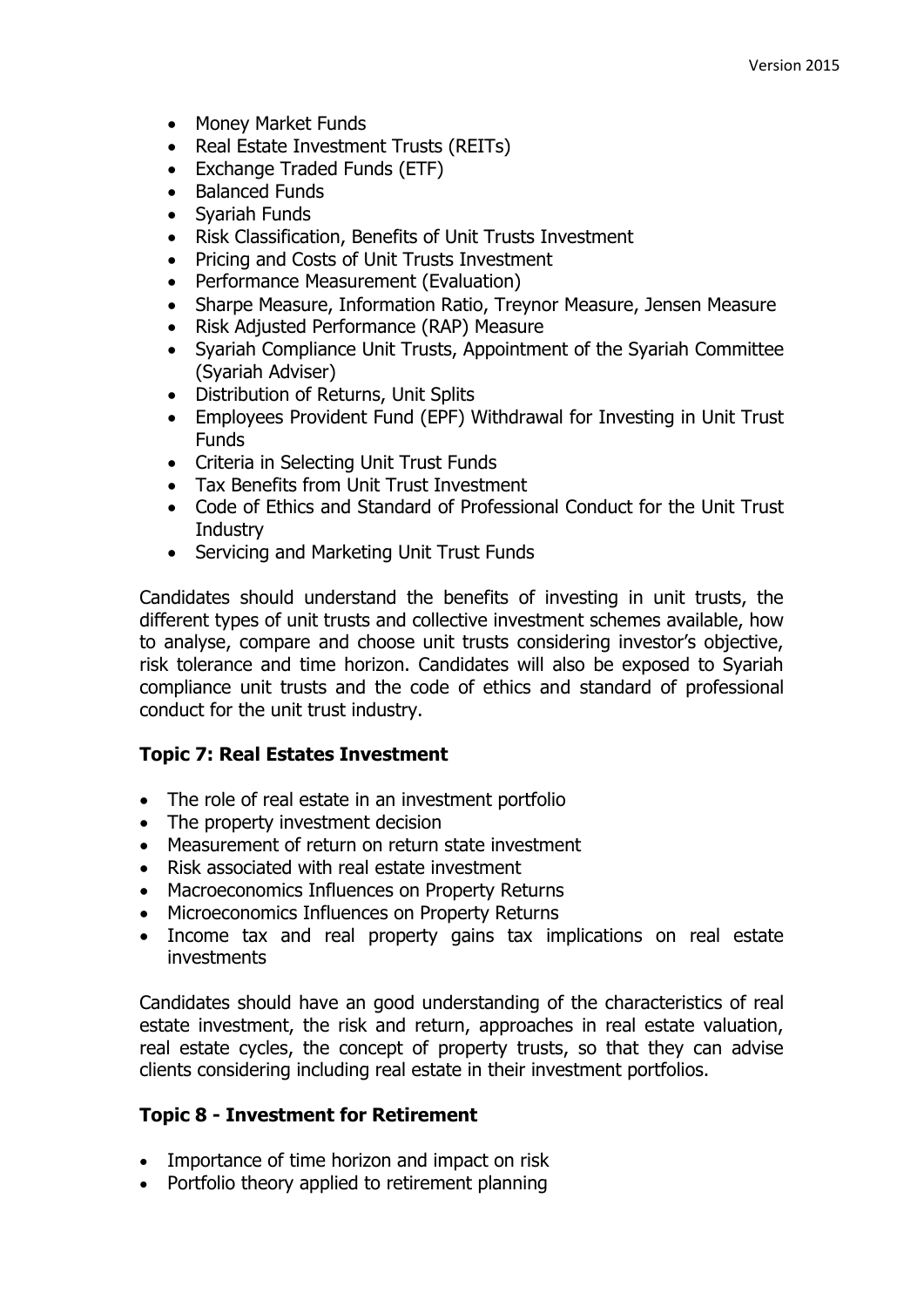- Asset/liability modeling
- Diversification
- $-$  Taxation
- Asset allocation
- Taxation

Candidates should be able to appreciate the importance of time horizon in retirement planning and the various types of assets classes for retirement and their uses. Candidates are also be able to apply the concepts of portfolio theory in retirement planning including asset allocation, diversification and asset/liability modelling.

#### **Topic 9 - The underlying principles of retirement planning**

- The importance of retirement planning
- The retirement needs analysis
	- Determination of financial objectives at retirement
	- Calculation of retirement fund to meet objective
	- Availability of non-funded "safety nets"
	- Construction of monthly budget
	- Analysis of current asset, liabilities and retirement expenses
	- Inclusion of inflation factor in calculation of retirement expenses
- Importance of starting early for retirement planning using numerical examples
- The present and future demographic of Malaysia
- The effect of changing demographic on retirement planning

Candidates should be familiar with the issues affecting retirement planning such as inflation and the changing demographics. Candidates are also required to be able to establish the needs of retirees and the determination of funding needs of retirees.

#### **Topic 10 - Retirement Schemes**

- Types of retirement plans
- Approved and Non-Approved schemes
- Deferred compensation schemes
- Benefit design
- Funding of benefits
- Security of Fund
- What adds up to a comfortable retirement?
- Tax considerations
- Likely developments
- Defined-Contribution Plan and Defined-Benefit Plan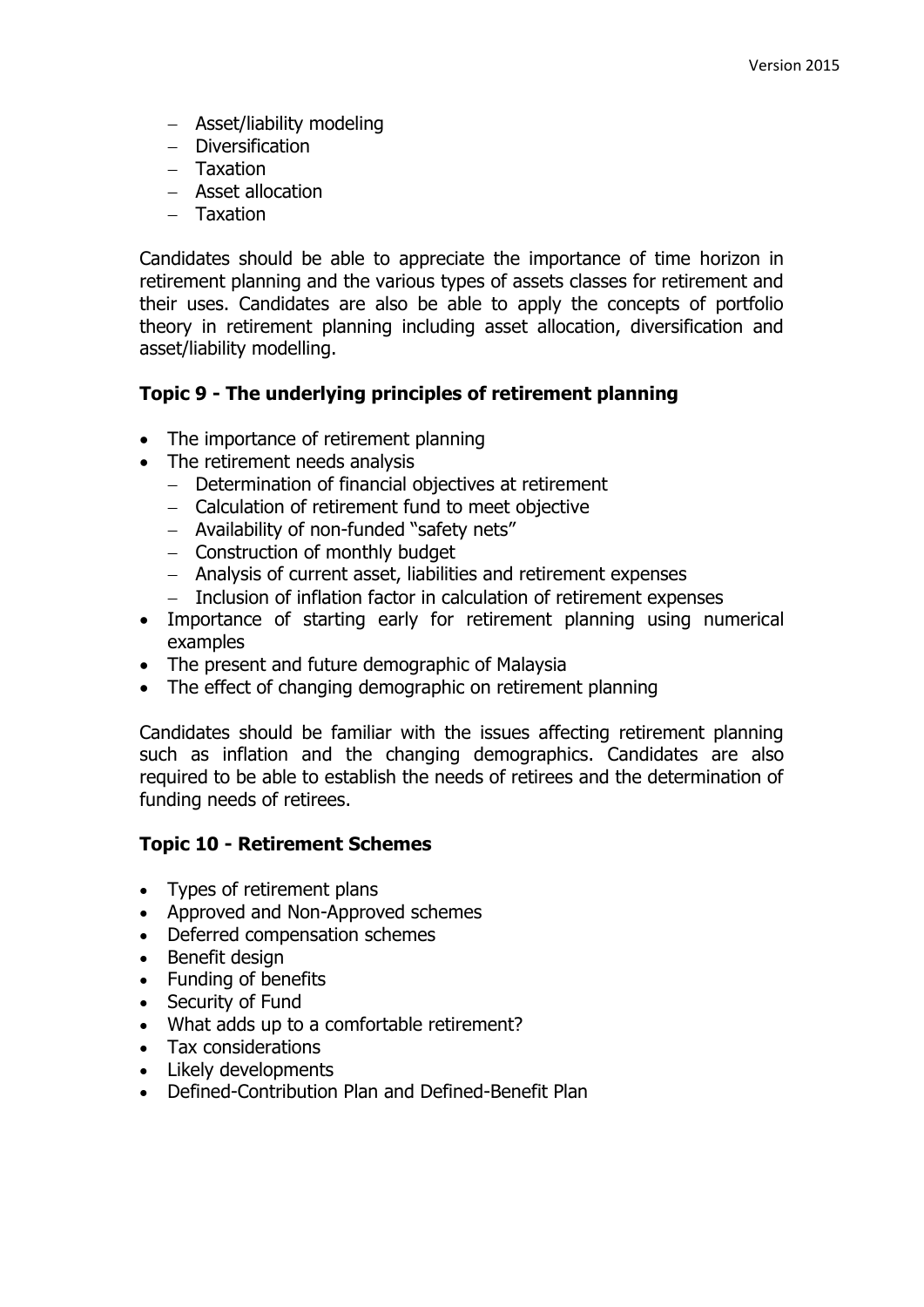#### **Topic 11 - The Employee Provident Fund (EPF) and Private Retirement Scheme (PRS)**

- Employee's Provident Fund (EPF)
	- History and development
	- $-$  Features of the Scheme
	- Benefits under the Scheme
	- $-$  Relevant legislation and quidelines
	- Allowable investments rationale, characteristics and applicable regulations
	- Future role
- Private Retirement Scheme (PRS**)**
	- $-$  Introduction to the PRS Industry
	- Regulatory Framework
	- PRS Providers
	- Features of PRS Schemes
	- Constitution of PRS Schemes
	- PRS Investments
	- PRS Distributors and Consultants

Candidates should have a good understanding of the features and benefits of the EPF and the PRS. In Malaysia, EPF and PRS are two of the main platforms of savings for nearly all people working in both the private and public sector organizations. It is important for financial planning professionals to understand the importance of EPF and PRS and how they can provide for the retirement of his clients.

#### **Topic 12 - Retirement Income Streams**

- Lump sum versus income streams
- Vehicles providing income streams
	- Annuity
	- Deposits
	- $-$  Dividends shares, unit trusts
	- Property
- Types of annuities
	- Annuity rates
	- Income considerations
- Tax Considerations
- Advantages and disadvantages of the streams for retirees
- Immediate annuities and deferred annuity and to recognize how annuities provide financial security
- Other income streams and their tax treatment fixed deposits, rental income, preference shares, guaranteed unit trust funds, real estate investment trusts (REITs) and Malaysian Savings Bond